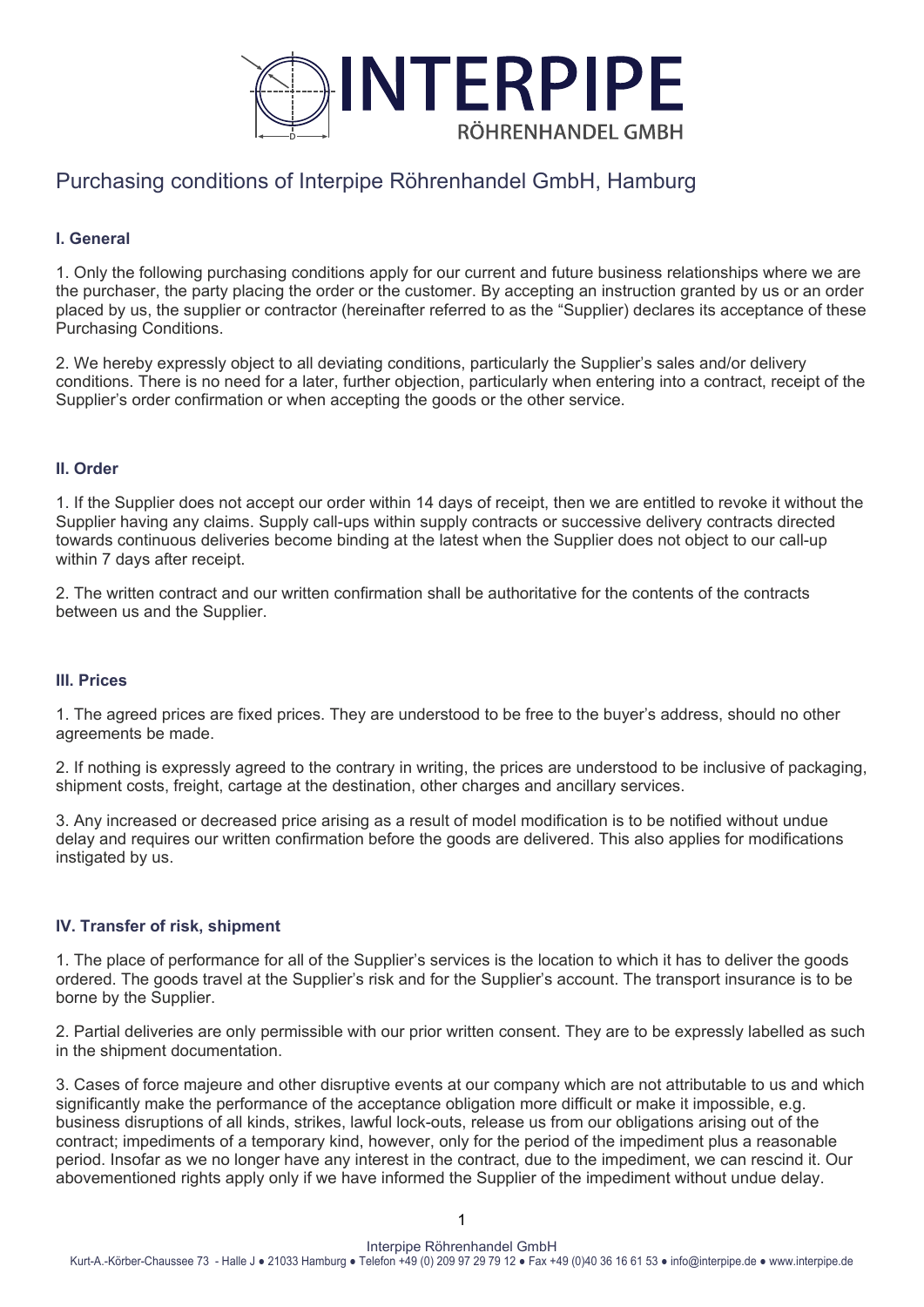

## **V. Deliver periods, delivery dates**

1. The delivery dates and delivery periods given by us are binding. Receipt of the goods by us or at the agreed location is authoritative for compliance with the delivery date or the delivery period.

2. If the Supplier realises that it cannot comply with an agreed delivery date, then it has to inform us immediately. Our rights arising out of default in delivery, particularly claims for compensation, are unaffected thereby.

3. In the event of deliveries before the contractually-agreed date, we reserve the right to return the goods at the Supplier's expense or to charge the Supplier for the costs incurred by us due to interim storage and to deduct them from the Supplier's invoices.

4. In the event of default by the Supplier, in addition to more extensive statutory claims we are entitled to demand flatrate compensation of our default loss in the amount of 1% of the net price per completed calendar week, but in total not more than 5% of the net price of the goods delivered late. We reserve the right to prove that we have suffered higher loss. The Supplier reserves the right to prove that we have suffered no loss at all or only a significantly lower amount of loss.

### **VI. Delivery notes and invoicing**

1. A delivery note (dispatch notification) naming the date, number and indication of our order with precise designation of the goods delivered and an invoice in duplicate are to be sent to us on the dispatch date concerning every delivery.

2. In the event of late receipt of the agreed or customary documents and the invoice, the goods are deemed to have been delivered only upon receipt of the complete documents. Costs arising due to late receipt of the documents are borne by the Supplier.

#### **VII. Payment**

1. Payments are made, insofar as nothing different is agreed upon, 14 days after receipt of the goods, deducting 3% discount, or without discount on the 15th day of the month following delivery. We are entitled to withhold payment until all of the written documents which underlie the transaction, including a proper invoice, have been received by us.

2. In the event of default in payment, we pay default interest in the amount of 3 percentage points per annum above the basic interest rate, but at least 4 percent per annum, in deviation from the statutory regulations.

## **VIII. Complaints about defects, warranty**

1. The statutory provisions apply for the commercial inspection and complaint obligations with the following proviso: the delivery is checked by us in a proper business routine for quality and quantity deviations. The inspection obligation in this context is limited to defects which are discovered during our incoming-goods check through external appraisal, including of the delivery documentation, as well as during our quality check limited to visual checks in a random-sample process (e.g. transport damage, wrong or shortfall deliveries). Defects identified in this context (obvious defects) are to be notified without undue delay. Defects not identifiable during the incoming inspection (hidden defects) are to be notified without undue delay after discovery of the defect. In addition, the Supplier waives the objection of late complaints about defects.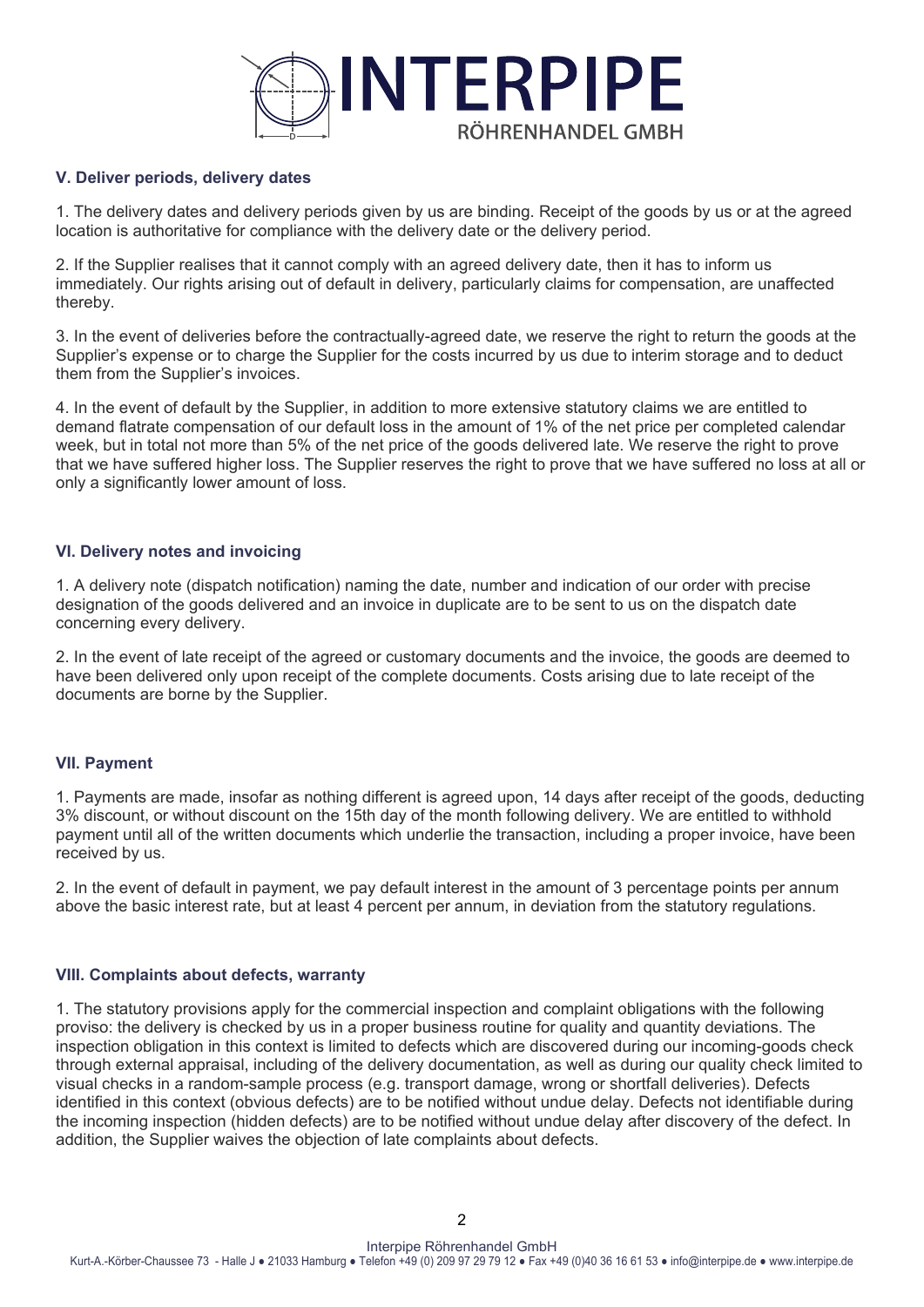

2. In addition to the statutory warranty claims which fully remain in existence, we can ask the Supplier for rectification of defects or a replacement delivery, as we choose. In such case, the Supplier is obliged to bear all of the expenditure necessary for the purpose of defect rectification or replacement delivery. The right to compensation, in particular due to non-performance, remains expressly reserved.

3. In deviation from § 442 paragraph 1, sentence 2 of the German Civil Code (BGB), we are entitled to defect claims without limitation even if we were unaware of the defect as a consequence of gross negligence when entering into the contract.

4. The costs expended for the purpose of inspection and subsequent improvements by the Supplier (including any disassembly and installation costs) are to be borne by the Supplier even if it transpires that no defect was actually present. Our compensation liability in the event of unjustified defect rectification request remains unaffected; in this regard, we are liable, however, only if we have recognised or failed to recognise due to gross negligence that there was no defect.

5. We have recourse claims against the Supplier in corresponding application of § 478 and § 479 of the BGB (recourse in the consumer goods supply chain) if we have to take the purchase item back from our customer as a consequence of defectiveness or if our customer has reduced the purchase price, even if the contract relationship between the Supplier is not part of a consumer goods supply chain.

6. In the case of defect rectification and replacement deliveries, the warranty period restarts for the subsequently improved or replaced parts.

7. We do not waive warranty claims by accepting or approving presented designs or samples.

8. The statutory warranty periods and periods of limitations apply.

## **IX. Product liability**

1. If the Supplier is responsible for product damage, then it is obliged to indemnify us against third-party claims insofar as the cause is within its sphere of influence and organisation and it is liable itself in the external relationship.

2. In the framework of its indemnification obligation, the Supplier is obliged to reimburse expenditure pursuant to § 683 and § 670 of the BGB which arises out of or in connection with third-party claims, including recall actions conducted by us. We will inform the seller - insofar as possible and reasonable - about the contents and scope of recall actions and give it the opportunity to respond. More extensive statutory claims remain unaffected.

3. The Supplier is obliged to take out and maintain product liability insurance for personal injury and property damage, whose coverage sum is usual and reasonable in light of its business operations.

## **X. Retention of title**

1. A simple right of retention expressly wanted by the Supplier is not objected to. However, a prolonged retention of title and group clauses is hereby objected to.

2. The Supplier will release the securities held by it insofar as their value exceeds the claims to be secured by more than 20%.